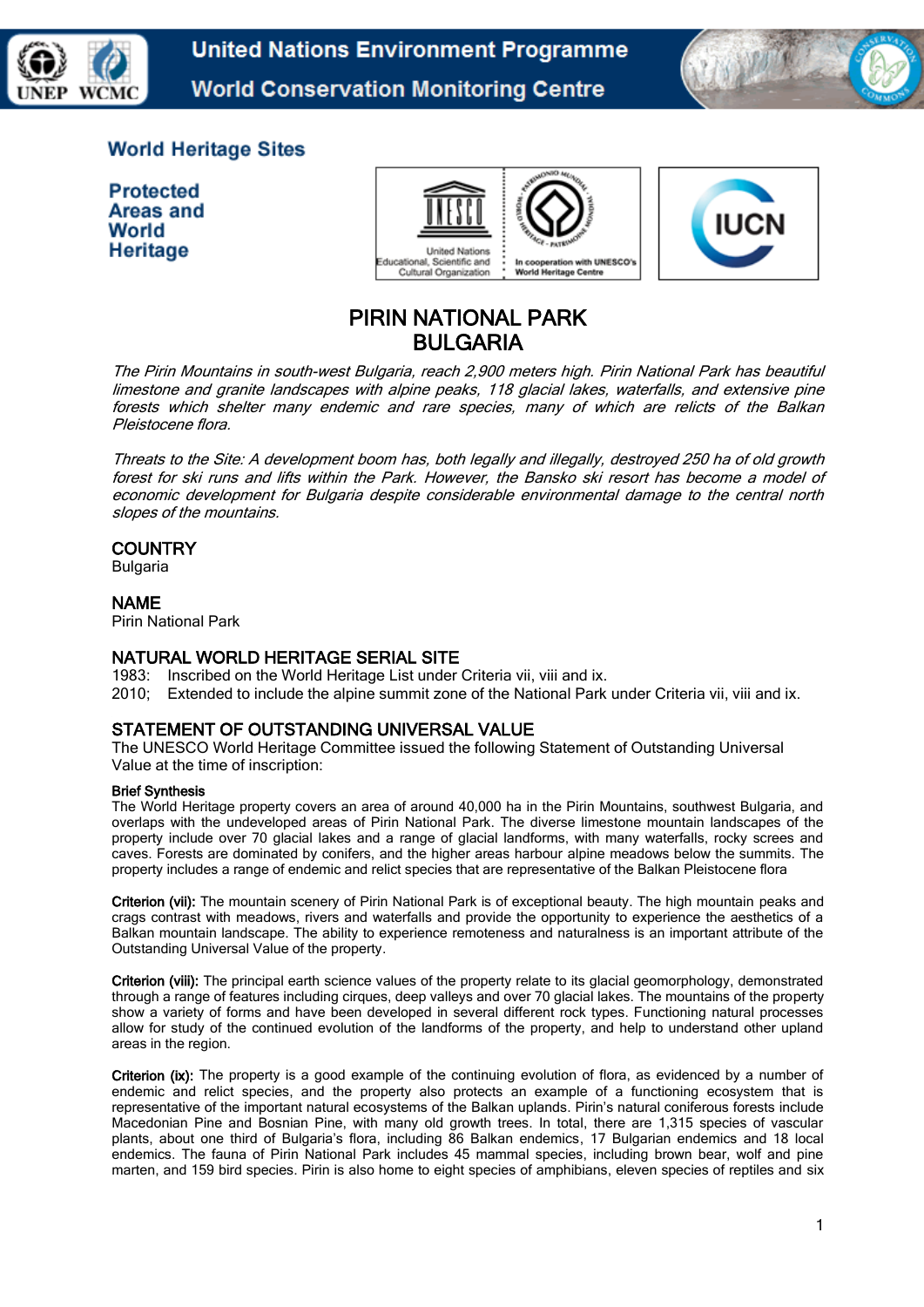fish species. Although the forests are affected by some historical use, the natural functioning of the ecosystem ensures the protection of its regionally significant biodiversity values.

#### **Integrity**

The original inscription of the property in 1983 proved to be inadequate in representing and maintaining the Outstanding Universal Value of Pirin, but an extension in 2010 has addressed the issues to the best possible degree and represents the minimum area of Pirin National Park that can be considered to correspond to the requirements of Outstanding Universal Value set out in the World Heritage Convention.

The National Park is clearly defined from the point of view of its mountainous nature and ecology, and the boundaries of the property are of sufficient size to capture the natural values of Pirin. Adequate boundaries have been established through the extension of the initially inscribed property, to include the most remote areas of the interior of the National Park, and exclude adjacent areas that are not compatible with World Heritage status due to impacts on integrity from ski development. The values of the property as extended retain the attributes of a natural landscape but they closely adjoin areas subject to intensive tourism development that are a risk to the integrity of the property.

#### Protection and Management Requirements

The property is covered by national legislation which should ensure strong national protection of the values of the property, including the prevention of encroachment from adjoining development. It is essential that this legislation is rigorously enforced and is respected by all levels of government that have responsibilities in the area. The property also has an effective and functioning management plan, provided its implementation can be ensured through adequate resources to both maintain the necessary staffing levels and undertake the necessary management activities to protect and manage the property. A system of regular monitoring of the natural values of Pirin and ongoing programmes to maintain habitats and landforms in their natural state, avoid disturbance and other impacts on wildlife, and to preserve the aesthetic values of the property are required.

The World Heritage property has long been subject to tourism pressure, largely caused by the development of ski facilities and ski runs. Small ski areas were developed at Bansko, Dobrinishte and Kulinoto in the 1980s and 1990s. Activities such as night skiing, off-piste skiing and heliskiing are activities which may affect the values and integrity of the property and require rigorous control. Bansko, adjoining the property, has become one of the most rapidly developing towns in Bulgaria with hotels and holiday resorts constructed literally on the park boundary. Tourism development within and around the property has not been effectively controlled in the past including some areas that were developed within the property and caused significant damage. The management plan for the property needs to ensure a long-term priority for the protection of the natural values of Pirin, and to guard against any encroachments and impacts within the property from skiing, sporting events or other inappropriate development. Equally the planning documents that are created by national, regional and local authorities need to similarly ensure the protection of the natural values of the property, and also integrate the benefits it provides as a natural landscape to the surrounding area.

Other threats to the property include illegal logging, poaching and the use of snow mobiles and quad bikes. These uses require close monitoring, management and the enforcement of effective regulations. The management of visitor use to both prevent negative impacts and provide opportunities to experience the values of the property in a sustainable way is also an essential long term requirement for this property

#### INTERNATIONAL DESIGNATION

1977: Dupki-Dzindziritza designated under the UNESCO Man & Biosphere Programme (2,858.5 ha).

#### IUCN MANAGEMENT CATEGORY

Pirin National Park II National Park

**Includes:** The Yulen Reserve **Ib Strict Nature Reserve** Bayuvi Dupki-Dzindziritza Reserve | Ib Strict Nature Reserve Tissata Strict Nature Reserve Ib Strict Nature Reserve Malka Djindjiritza-Segmentepe Unassigned

#### BIOGEOGRAPHICAL PROVINCE

Balkan Highlands (2.33.12)

#### GEOGRAPHICAL LOCATION

In the Pirin mountains of southwesternmost Bulgaria, immediately south of Bansko, between the valleys of the rivers Strouma and Mesta. Located between 41°53'12" to 41°36'24" N and 23°17'43" to 23°34'17"E.

#### DATES AND HISTORY OF ESTABLISHMENT

1934: Bayuvi Dupki Nature Reserve formed in the northwest Pirin Mountains to protect pine forests;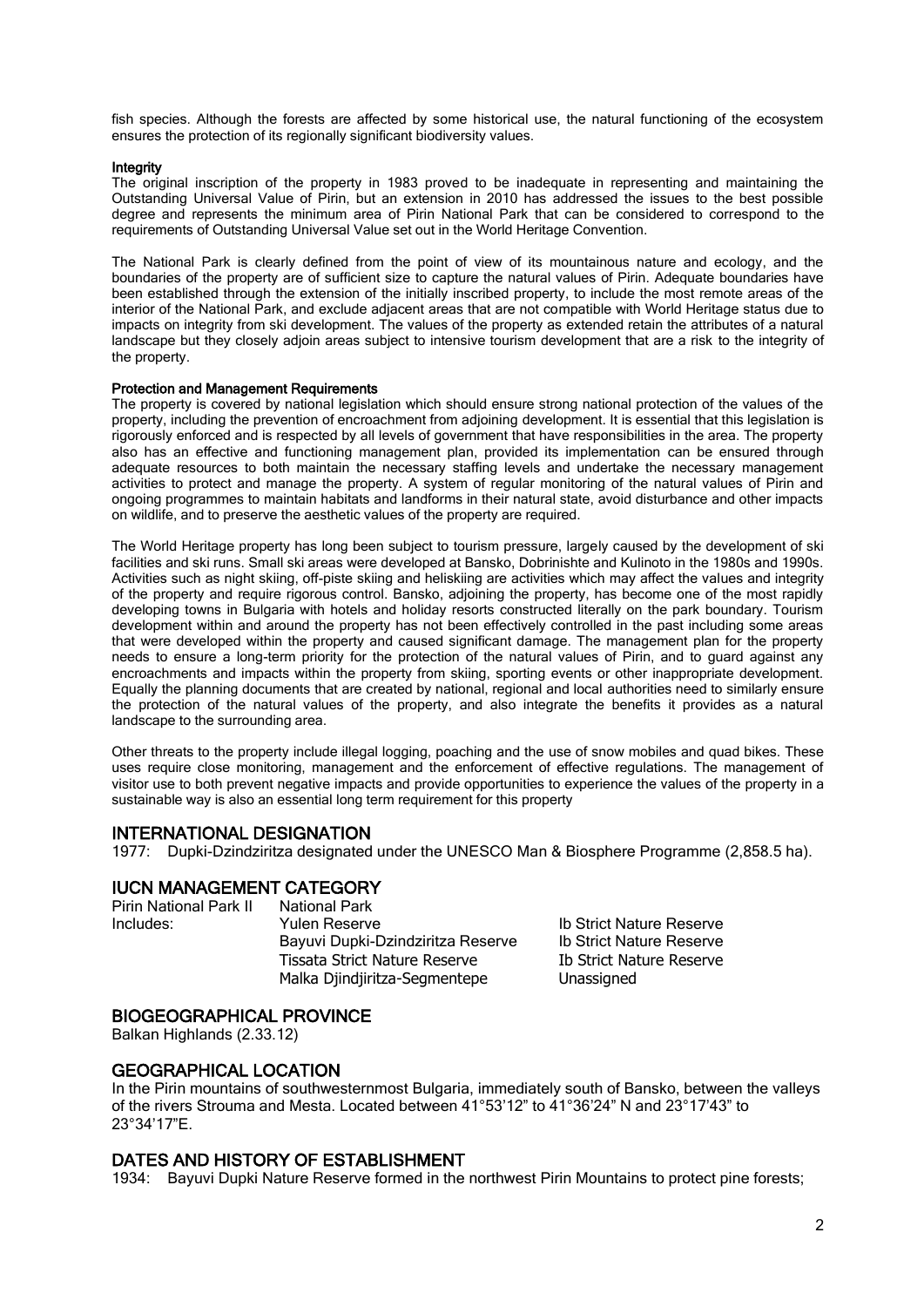- 1962: Vihren Peoples' Park (6,736 ha) established in the Vihren valley in the north central Pirin Mountains by the Council of Ministers Order 3074;
- 1974: Bayuvi Dupki Reserve enlarged to 26,413.8 ha and renamed Pirin Peoples' Park by the Ministry of Forests and Nature Protection Order 3011; 1976: 34 ha added;
- 1977: The Dupki-Dzindziritza Strict Nature Reserve designated a UNESCO Biosphere Reserve;
- 1979: This was renamed the Bayuvi Dupki Dzindziritza Strict Nature Reserve (2,873 ha) by Council of Ministers Order 976;
- 1983: The Park designated a World Heritage site as Pirin National Park (27,442.9 ha);
- 1987: Pirin Peoples' Park extended to its present size by the Committee of Environmental Protection Council of Ministers Decree 1036;
- 1989: Transferred to the Ministry of Environment and Water (MOEW);
- 1994: Yulen Strict Nature Reserve established within the Park (3,156.2 ha) by MOEW Order RD223;
- 1999: Park renamed Pirin National Park with an area of 40,332.4 ha, later recalculated as 40,356 ha. by MOEW Order 395.
- 2010: Extended by ±12,136 ha of alpine country. New hillside ski-run areas (150.6 ha) excluded from the property.

### LAND TENURE

100% state owned. In Blagoevgrad district. Administered by the Pirin National Park Directorate (PNPD) of the Ministry of Environment and Water (PNPD, 2007).

### AREA

38,350 ha including a 1,078.2 ha buffer zone (UNESCO, 2010). The area includes an extension of ±12,136 ha covering the previously excluded alpine level. Within the gazetted area are Yulen Reserve (3,156.2 ha), Bayuvi Dupki-Dzindziritza Reserve (2,873 ha), Tissata Strict Nature Reserve (574 ha), Seimen Tepe and 11 nature sites (339 ha).

### **ALTITUDE**

950m to 2,914m (Vihren Peak)

### PHYSICAL FEATURES

The Pirin Mountain range in southwestern Bulgaria runs for some 35 km northwest-southeast between the graben valleys of the rivers Strouma on the west and Mesta to the east. The Park is in the north half of the range and covers very varied country: approximately 62% of the extended site is high mountain over 1,800m; approximately 26% lies between 1,000 and 1,800m, and approximately 12% is low mountain below 1,000m. See Map 2, Annex 1. Much of its very scenic northern quarter between the summits of Vihren, the third highest peak on the Balkan Peninsula, and Kaminitza, is composed of a steep karst landscape of limestone developed predominantly in Proterozoic marbles (45% of the underlying rock of the park); the lower southern three quarters are a middle Tertiary pluton of granites (35%) and gneiss (20%). The high ridges and sharp peaks, 60 of which rise over 2,600 meters, are the remains of an old Miocene peneplain; the lateral ridges are of Pliocene age. Together these form an alpine landscape of crags, caves and waterfalls, screes and moraines, with ravines and deep valleys which divide both sides of the mountain into long steep ridges. The area was widely denuded and differentially glaciated during the Pleistocene epoch though some of the high land escaped glaciation, forming a refuge for wildlife. Within the Park above 2000m there are 35 cirques and 118 mostly glacial cirque lakes, the largest being Popovo, Banderishki, Vasilashki and Valyavishki (PNPD, 2007). There are 113 caves in the karst, and in the foothills more than 70 hot springs. Where not calcareous or skeletal, most of the soils are fertile brown forest and mountain forest soils. Those over limestone are droughty. The rivers supply water for drinking, irrigation and hydropower for some 70,000 people.

### CLIMATE

The mountains are in the South Bulgarian sub-region, influenced by a northern Mediterranean climate on their southern flanks. Temperatures and rainfall differ markedly with altitude. Summers at height are cool and short and winters are long and cold, with snow cover for four to eight months, strong winds and intense solar radiation. The average annual rainfall varies from 1,000-1,200mm or more in the high mountains, to 600mm at low elevation. It is heaviest in winter to early spring. On the cooler northern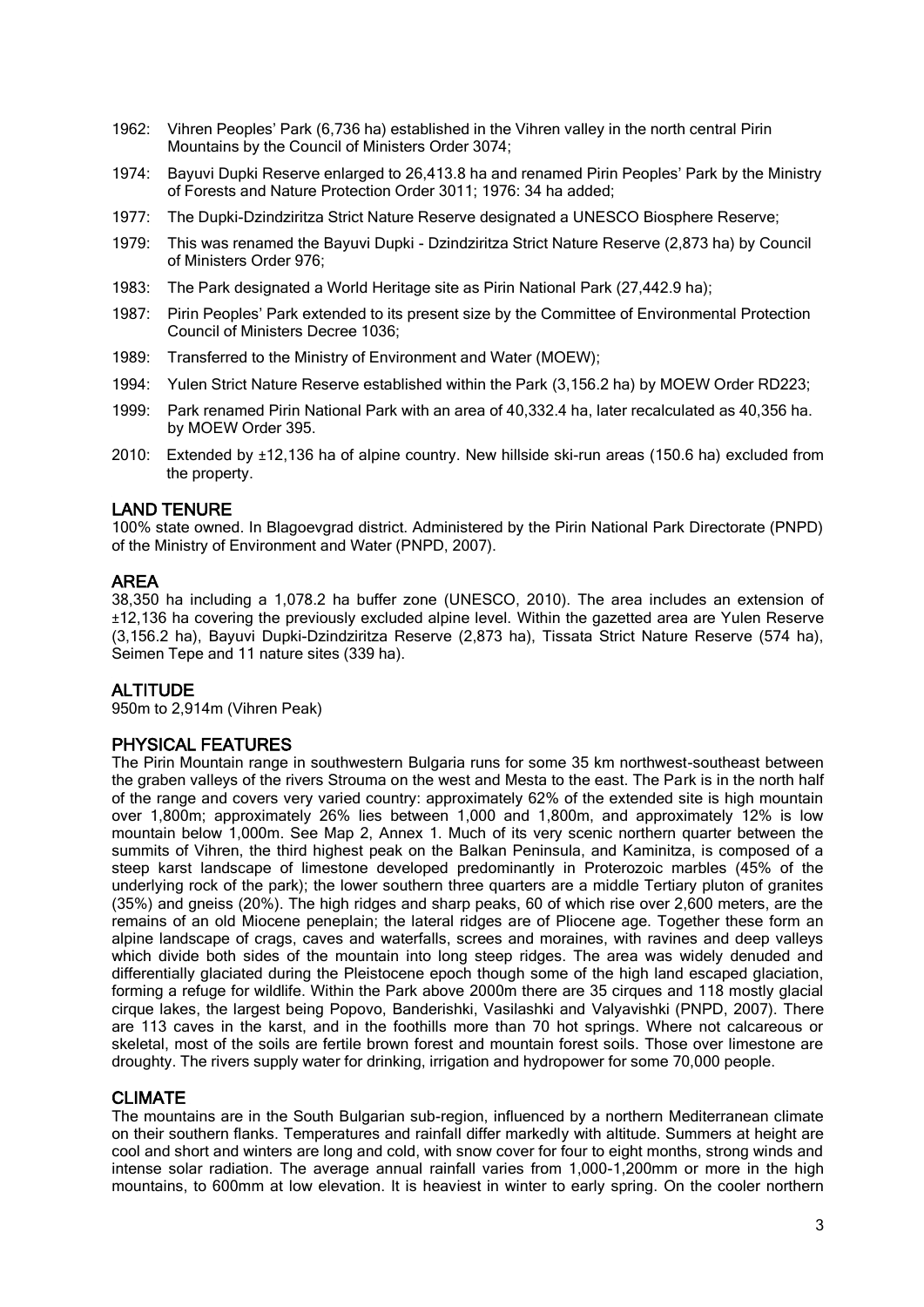side the average annual temperatures range from  $2.5^{\circ}$ C to  $9.5^{\circ}$ C, the average January temperatures from –2°C to –5°C, and the average maximum July temperatures from about 16°C at 1,600m to 20°C at 2,000m. The hotter and drier climate of the southern foothills is sub-Mediterranean: the southern town of Sandanski at 190m has a mean annual temperature of 14°C and a mean January temperature of 2.4°C (MOEW, 2004; PNPD, 2007). Climate warming is beginning to affect the skiing industry, obliging it to decrease water supplies to the Bansko area to feed snow-making equipment (I. Hristo, pers. comm., 2007).

### **VEGETATION**

The Park is on the intersection of the European, Mediterranean and Pontic biogeographical regions. The relative isolation of the range, the presence of limestone, its incomplete glaciation and its location close to the Aegean, made the Pirin Mountains an important biotic refuge. The three climatic zones, alpine, mid-montane and foothill contain 24 plant communities, a mixture of Alpine and glacial relict, central European, Balkan mountain and sub-Mediterranean species, the last penetrating via the Struma and Mesta river valleys and forming 12% of the total species. The principal vegetation zones are montane coniferous forest and subalpine scrub dominated by dwarf pine Pinus mugo and common juniper *Juniperus communis nana*, meadows and bare rock. The traditional well-controlled sheep and cattle grazing prevented forest expansion, contributing to the high biodiversity by maintaining open grassland within the forests and the *Pinus mugo* belt. The Park is a nationally Important Plant Area. The Park contains about a third of the Bulgarian flora: 1,315 species of vascular plants (34% of the national total), 18 locally endemic (over 50% of the national total). 114 are nationally endangered and there are 182 plants of medicinal value. It includes 329 mosses (49.3% of the national total), 375 fungi (7.7% of the national total), 165 algae (5.5% of the national total) and 367 lichens (52% of the national total). 21 are on the IUCN Red List. No invasive alien species are recorded (PNPD, 2007).

90% of the forest is coniferous and, including the upland dwarf pine area, covers approximately 43% of the Park. The Balkan endemic relict Macedonian pine *Pinus peuce*, and endemic Bosnian pine *Pinus* leucodermis grow in the highest zone of the karst up to 2,200m and along with unique stands up to 250-300 years old and 30-45m high are found in the Bayuvi Dupki-Dzhindziritsa Reserve. The average age of these forests is 140 years but some individual P. leucodermis are over 500 years old and the Baykuchevata Macedonian pine is 1,350 years old and one of the oldest trees in Bulgaria. Several tree species are pre-glacial relicts. On the granite half of the mountain mixed forests occur between 1,600 and 2,200m, mainly on stony acid soils over silicate bedrock with a high diversity of species in the undergrowth (PNPD, 2007). Macedonian pine is widespread and forms the tree line created over a long period by man's activities: in some places it lies at 2,200-2,300m, in others it is lower than 2,000m. Lower forests contain black pine *Pinus nigra* on the limestone, Bosnian pine *P. heldreichii* on the marble and Scots pine Pinus silvestris on warmer and poorer soils; others are silver fir Abies alba, Bulgarian fir A. borisi-regis and spruce Picea abies. Their canopy shelters rare plants. At lower levels between 1,000 and 1,500m, some broadleaf forest mainly of beech Fagus sylvatica, covers 5% of the Park.

In the subalpine zone above 2,000-2,200m, there are widespread thickets of dwarf mountain pine and Siberian juniper *Juniperus sibirica*. Between 2,400m and 2,600m is the zone of alpine meadows, stony slopes, screes and rock. The flora, especially on the limestone which is one of the most active centres of floristic speciation in the Balkans, includes many rare species such as the Pirin poppy, Papaver pirinica, golden aquilegia Aquilegia aurea, edelweiss Leontopodium alpinum, yellow gentian Gentiana lutea, dotted-flower gentian Gentiana punctata, Banderitsa lady's mantle Alchemilla bandericensi, Kozhuharov's oxytropis Oxytropis kozuharovii and Pirin wild thyme Thymus perinicus.

## FAUNA

174 vertebrate species breed within the Park of which 114 species are under some degree of threat (PNPD, in litt., 2003). They include 45 mammals, 8 amphibians, 11 reptiles and 6 fish (PNPD, 2007). The 45 mammals are over half of the Bulgarian total, 19 being nationally protected and 2 included on the IUCN Red List. They include 12 species of bat, two glacial relicts, European snow vole Chionomys nivalis, and Günter's snow-vole Microtus guentheri, European ground squirrel Spermophilus citellus (VU), brown bear Ursus arctos (>40 pairs), grey wolf Canis lupus (64 individuals), jackal Canis aureus, pine marten Martes martes, rock marten Martes foina, polecat Mustela putorius, badger Meles meles, Eurasian otter Lutra lutra, wild cat Felis silvestris, wild boar Sus scrofa, red deer Cervus elaphus, roe deer Capreolus capreolus and Balkan chamois Rupicapra rupicapra balcanica (250-380), another relict (Ikonomov n.d.); also the greater mouse-eared bat *Myotis myotis*, brown big-eared bat *Plecotus auritus* and Greek tortoise Testudo graeca (VU).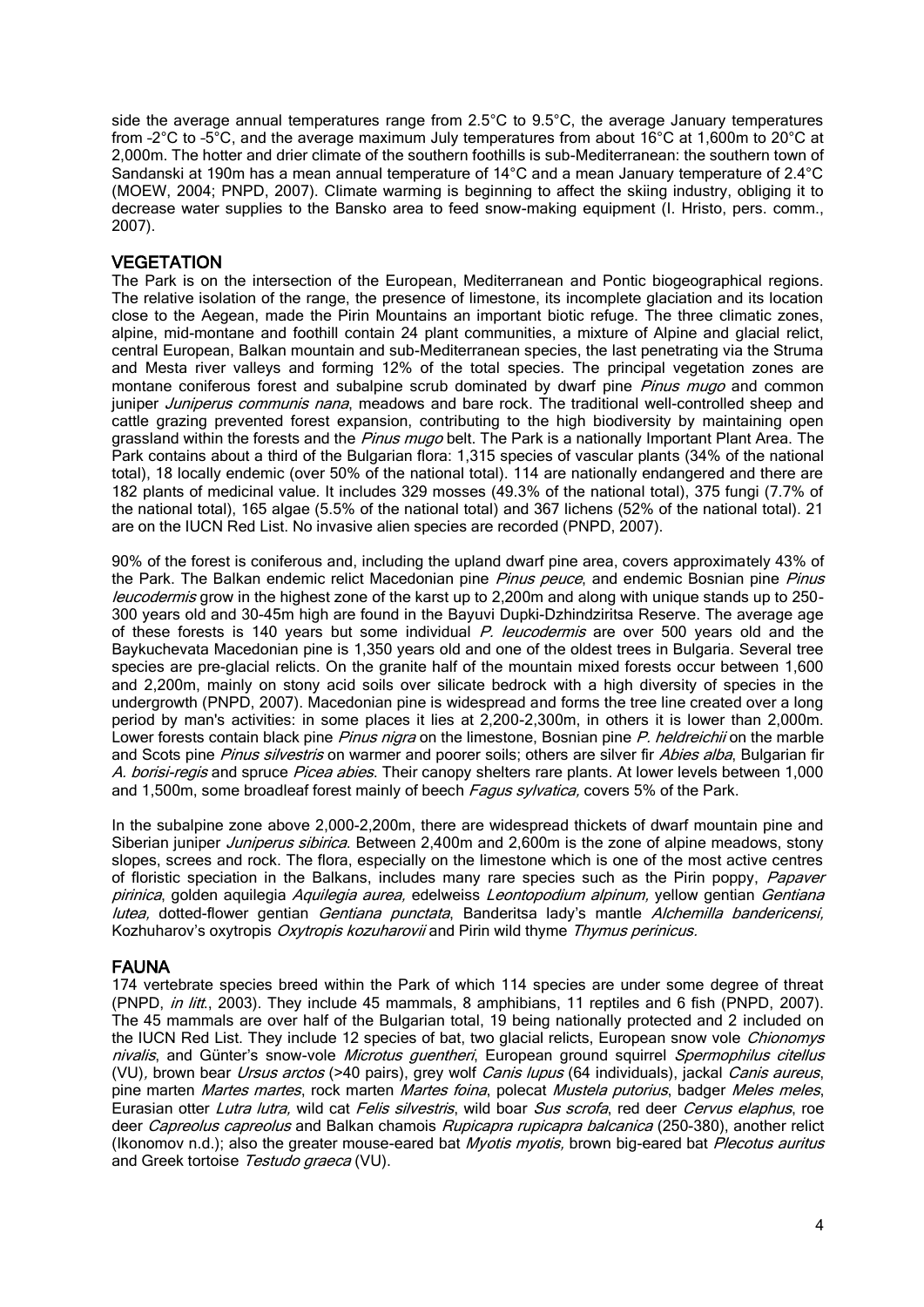The area is a nationally Important Bird Area. 159 bird species are recorded, 33% of the Bulgarian total; of these, 143 are nationally protected and 44 species are of European conservation concern (SPEC). Among them are greater spotted eagle Aquila clanga (VU), golden eagle Aquila chrysaetos, lesser spotted eagle A. pomarina, short-toed snake-eagle Circaetus gallicus, booted eagle Hieraaetus pennatus, saker falcon Falco cherrug (VU), peregrine F. peregrinus, Levant sparrow hawk Accipiter brevipes, capercaillie Tetrao urogallus (170), hazel grouse Bonasa bonasia, eagle owl Bubo bubo, four glacial relicts, boreal owl Aegolius funereus, Eurasian pygmy owl Glaucidium passerinum, white-backed woodpecker *Dendrocopus leucotos* and Eurasian three-toed woodpecker *Picoides tridactylus*, black woodpecker Dryocopus martius, wallcreeper Trichodroma muraria and Alpine chough Pyrrhocorax graculus and the endemic subspecies of Alpine accentor *Prunella collaris subalpina* (Kostadinova & Gramatikov 2007, PNPD, 2003; 2007, Shurulinkov & Stoyanov 2006). Two of the fish, souffia Telestes souffia and sea trout *Salmo trutta*, are also relict species, 3,400 known species of invertebrate dominate the Pirin fauna: more than 26.7% of the country's families. Of these 294 are rare species, mostly in the Araneae and Lepidoptera (449 species). 217 (10.4%) are nationally endemic, highest within the Myriapoda (50%), Plecoptera (40.0%) and Mollusca (37.5%). The local endemics total 39 species. The clean mountain waters harbor an exceptional diversity of macrozoobenthic taxa, 37 taxa being recorded in one river alone, the Zelezina, and though at present only the Mollusca and Arthropoda are investigated in detail, these two groups are found to comprise 2,091 species, (PNPD, 2007).

### CONSERVATION VALUE

The Park contains striking karst and granite mountain scenery, 35 cirques, 118 glacial lakes, waterfalls, caves, hot springs, pine forests, and a rich flora containing hundreds of endemic and rare species, including Mediterranean species, and many representative of the Balkan Pleistocene flora for which the mountain was a refuge. The Park lies within a WWF Global 200 Freshwater Eco-region and a WWF/IUCN Centre of Plant Diversity and also contains a UNESCO Biosphere Reserve. The whole Park and a large part of the surrounding territories are proposed as potential Natura 2000 sites under the European Union Habitats and Wild Birds Directives. However, the forest below 1,200m and some surrounding lands have been excluded by the government from Special Protection Area status.

#### CULTURAL HERITAGE

There are relics of successive Thracian, Roman, Byzantine and Slav occupations of the region: Thracian tumuli, remains of a pre-Roman fortress in the Yulen Reserve, medieval churches. The Wine Gate pass in the northern Pirin was a main trade route, and an important painting school originated in the area, examples of which are shown in the World Heritage site of the Rila Monastery north of Bansko. In the Bulgarian Revival of the 18<sup>th</sup> to 19<sup>th</sup> centuries there was prosperity based on timber and tobacco. The tradition of mountain grazing limited expansion of the forest, thus contributing to the conservation of both biodiversity and landscape. To modern Bulgarians the mountains are famous for having sheltered and been the base for historic freedom fighters: independence from the Ottomans came only in 1912.

### LOCAL HUMAN POPULATION

The Park has no permanent inhabitants but the mountain meadows were traditionally grazed until the 1990s. The reduction of grazing is to some extent because of the growing mass tourism in the Bansko region, which is replacing the former sustainable uses of the Park's resources with more intensive development. In addition, the reduction of grazing is a result of the low prices for milk products, which prevent cattle owners from producing sustainably. Mushrooms, herbs, wild berries and fuel wood are still gathered under regulation, but skiing is overtaking the sustainable use of the natural resources and has become the present main visitor activity. Furthermore, the existing ski resorts have a negative influence on most of the local population and benefit only the individual developers who have monopolized the tourism industry in the region (Hristov 2004). The nearby municipalities of Bansko, Sandanski, Goce Delchev, Razlog, Simitli, Strumiani and Kresna, had a total population in 2000 of nearly 141,000. The towns on the north side of the mountains are industrial.

### VISITORS AND VISITOR FACILITIES

The Pirin mountains offer some of Bulgaria's most consistent skiing. They also offer good hiking, mountaineering, wine-tasting trails and some ecotourism, but far less than they might. Moreover, if not managed properly, the alternative sports may become a major threat to biodiversity in the Park (Spiridonoy et.al., 2007) Ski areas with four slopes, two chair and two T-bar lifts were constructed at Chiligarnika-Tadorka in the Banderitsa river valley above the town of Bansko on an 818-hectare area within the National Park, before its inscription as a World Heritage site, dividing the site in two. To date there are no statistics on the total number of visitors in the Park (PNPD, 2007), though experts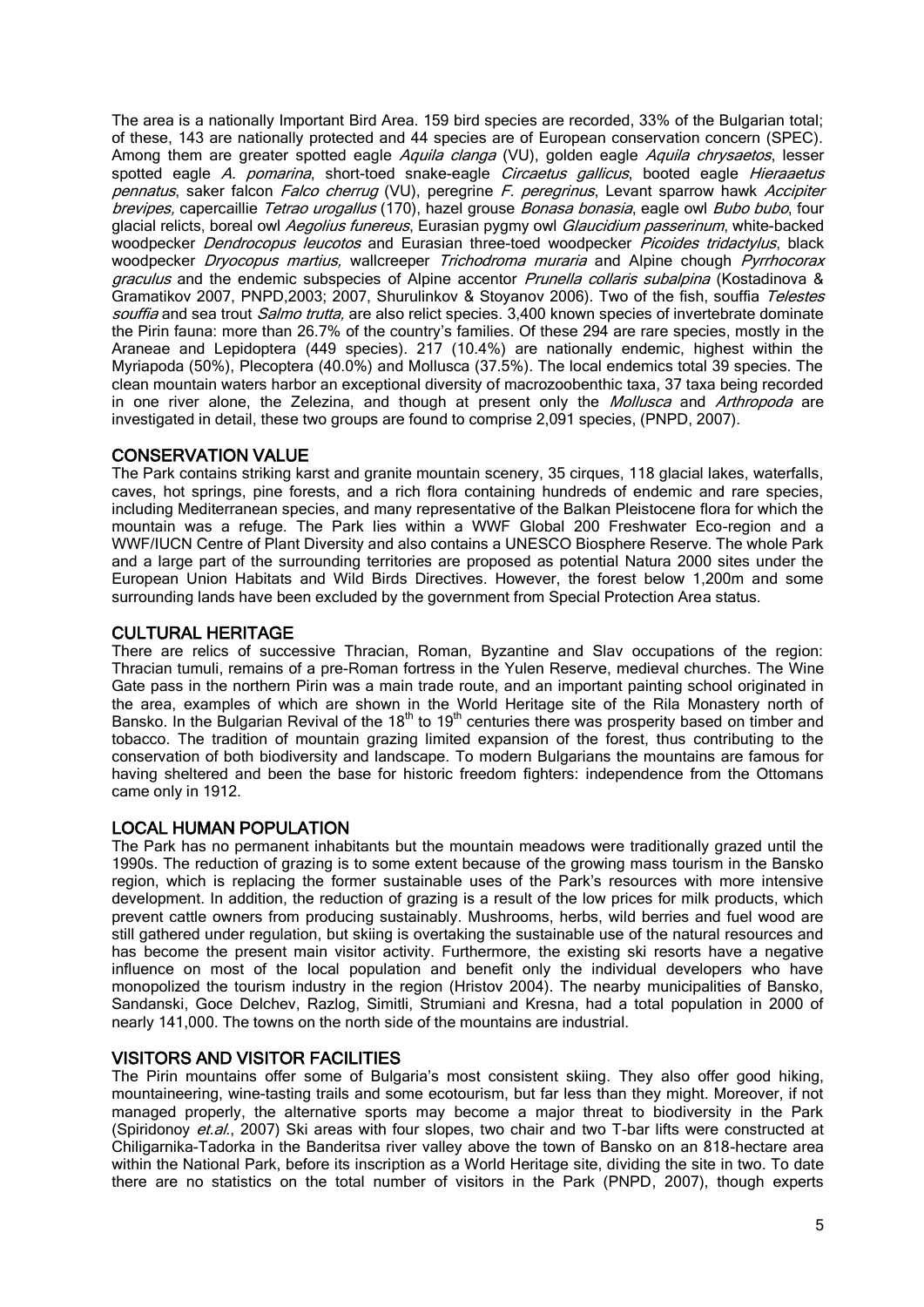assessed the number at 300,000-500,000 visitors a year. According to Rashev (2003) this number is considerably overestimated because the number of tourists has dropped in recent decades and few organised groups are visiting the National Park despite free entrance. He suggests that the number of tourists varies between 50,000 and 100,000 a year. The recreational capacity of the Park in summer is 14,096 persons per day, and in winter 10,000 (PNPD in litt., 2003). Summer visitors in 2000-2001 averaged 14,650 of which 1,512 were foreigners (PNPD, 2007).

There is an information centre in the Park Directorate office in Bansko, 6 guard posts with information points, and 15 main with 17 secondary tour itineraries. To attract more tourists, chalets have been renovated and new chalets, camp sites and furnished recreation sites have been built along tourist routes. Hiking is popular but within Strict Nature Reserves is only on marked trails in small guided groups. Rock climbing, caving, mountain biking, riding and angling are also popular. The Mountain Rescue Service has 9 stations in the Park's huts. Accommodation of 2,000 beds is available in hotels, huts, cabins, institutions and camps. Roads lead into the park from Bansko, Razlog and Gotsi Delchev in the Mesta valley to the north and from Kresna, Strumiani, Sandanski and Melnik in the Struma valley in the south. After the year 2000 the ski resort was significantly extended to include over 12 new ski slopes, for only six of which Environmental Impact Assessments were prepared, and 21 ski lifts, 15 of which did not have EIAs (Save Pirin, 2006). There is pressure to construct more ski grounds and luxury hotels above Bansko next to and within the National Park since the improvement of facilities is attracting greater numbers of international tourists to the area. This hotel expansion is considered one of the biggest threats to the National Park according to an independent assessment prepared by experts from the Save Pirin Coalition of NGOs (Save Pirin, 2006). According to Spiridonov et al. (2007) the development of ski tourism in Pirin is the most serious threat to both forest and alpine habitats.

#### SCIENTIFIC RESEARCH AND FACILITIES

Botanical investigations in the nature reserves have been made by the Institute of Botany of the Bulgarian Academy of Sciences. A research team of two zoologists and a botanist carry out observations, and a detailed study was made for the Management Plan. Researchers from the Institute of Zoology have studied nocturnal raptors and caves and cave fauna have been investigated by the Bulgarian Speleological Association. In 2002 a sociological study of local public opinion was conducted. An administration building with information centre and a natural history exhibition and five research stations have been planned. A Scientific Council was established in 2004 and a national monitoring system is to be pioneered in Pirin, focussing on bear, European ground squirrel, several bird species, forest condition, medicinal plants and tourists. Key site condition monitoring indicators will be endemic plants, biodiversity, soils and lake water quality.

### MANAGEMENT

The initial World Heritage site included the mountains' most valuable forests, but excluded most of the alpine zone. The inclusion of alpine meadows, rocky screes and mountain summits, mostly above 2000m, which are also the territories of free-ranging larger animals, was a major reason for extension of the World Heritage site in 2010. At present the Park is managed as a Special Park Project the terms of which are updated every 10 years. Under the detailed ten-year Management Plan approved in 2004 the site has six management zones: A Reserve zone that goes down to 1,150m, in the Bayuvi Dupki and Yulen Reserves where most human activity is prohibited, (14.8% of the Park); Limited Human Impact zone (19.4%), where the natural environment is slightly modified; a Forest Ecosystem Conservation & Recreation zone at about 2,000m (48.7%) for water catchment and erosion control where no construction is allowed and only traditional managed pastoral activities are permitted; a Sustainable Use zone with recreation (13.8%); a Tourism zone (2.6%); and a Buildings and Facilities zone (0.7%) which includes chalets (PNPD,2007). The duties of the Park administration under the Plan are to promote the protection, good management and maintenance of wilderness and biodiversity, to promote education and interpretation, scientific research, recreation, sustainable tourism and the livelihood of the local people, and to monitor habitats and species (PNPD, 2007).

Specific species conservation measures are rarely taken except for the census of birds and some large animals such as the Balkan chamois Rupicapra rupicapra balkanica. These are usually conducted by NGOs in partnership with the Park administration. In 2002 a WHC mission urged more effective management controls, clearer updated details of the development and its boundaries, provision of measures to mitigate and reforest disturbed land around abandoned ski-runs, and the creation of a scientific advisory body (IUCN, 2002; UNESCO, 2002). The existing Management Plan for the Park adopted in 2004 does not allow for any further expansion or building of new ski slopes in the Park. However, expansion of the ski-resorts is still continuing: the Save Pirin coalition of NGOs announced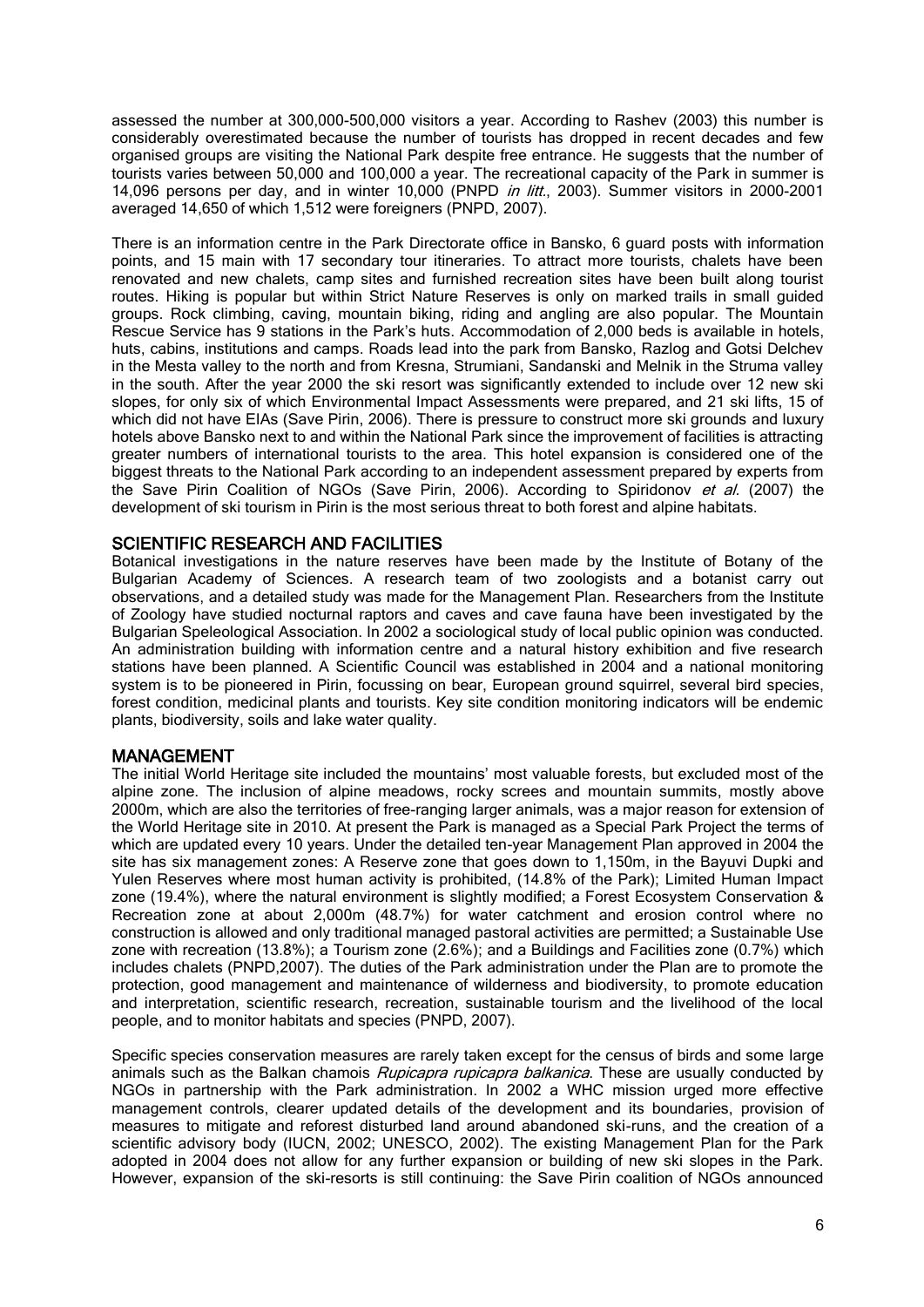that the concessionaire for the area is now building new ski-lift facilities (press release, 13 May, 2007). And around new ski slopes, hotels have been built to meet the growing tourist demand. A National Parks monitoring system is being established, starting with Pirin as a model when funds become available.

In the future the Park, with the western Rhodope mountains, could become part of a trans-boundary reserve with Macedonia and Greece, a plan supported by OECD and Council of Europe and funded through PHARE (PNPD, 2007). If part of the Western Rhodope Mountains, where there are at present 12 nationally endangered and 21 rare plant and animal species, becomes protected, it would be one of the largest protected areas in Europe. However, protection would inhibit the construction of two large resorts which the Ministry of Environment and Water has already approved (Leshtarska & Slavcheva, 2007) and government exclusion of potential Natura 2000 sites neighbouring the Pirin mountains, may hinder this project. The initial list of Special Protection Areas (SPAs), under the Bird Directive approved by the Council of Ministers as a part of the Natura 2000 network in Bulgaria has excluded parts of Pirin under 1,200m. Currently the approved Pirin SPA includes only the National Park, not the whole proposed Important Bird Area as required by EU legislation. Other excluded key SPAs around the National Park that would have ensured corridors for animal movements are the Melnik pyramids to the south (Natura 2000 proposed BG0002072), the Mesta river valley to the east (BG0002076), Rupite to the west (BG0002098) and some nearby sites. Slavianka mountain on the Greek border and other sites South of Pirin mountains that are an important stop-over for many migrating species has been excluded from the initial list of proposed Sites of Community Importance under the EU Habitats Directive. Finalisation of the Natura 2000 sites list is expected in the last months of 2007.

#### MANAGEMENT CONSTRAINTS

The main threats to the site in 2010 were developments of the Bansko ski resort and lack of mechanisms for effective management; other main issues were the definition of boundaries and illegal logging (UNESCO, 2010). Pirin's status as a protected area is guaranteed by two Bulgarian laws, the European Bern convention, the CORINE biotope network, and eventually the Natura 2000 network. There has long been a lack of coordinated planning to resolve conflicts caused by commercial developments. According to Hristov (2004), a representative of the National Park Administration who preferred to stay anonymous suggested in an interview that local people, including the Park Administration itself, do not see the advantages and the benefits of Pirin National Park as a UNESCO site. A feasibility study for enlarging the Biosphere Reserve in the park suggests that the level of knowledge about biosphere reserves and awareness of the environment possessed by most local people is very low (Topalova-Rzerzycha, 2006).

The impacts of ski-tourism have burgeoned since 1986, especially above Bansko in the north and two smaller areas above Dobrinishte in the east. The Bansko ski zone set a national precedent for development and further plans for large ski resorts have been made for Predel, Popovi Livadi at the Gotse Delchev area, Dobrinishte and Kulinoto near Razlog. These include ski-slopes, ski lifts, golf courses and small airports, off-piste and helicopter skiing. Following the commercial success of Bansko ski zone the Ministry of Environment & Water approved in 2000 a development within the Park adjoining Yulen Strict Nature Reserve, partly financed by the European Bank for Reconstruction & Development. The EIA was submitted without consultation with the public or scientists. In 2001 a Territorial Development Plan included a concession area of 100 hectares within the Park in order to add five new ski runs within the World Heritage site and enlarge two near Bansko. In 2003 the development opened, having developed a further 150 ha without an Environmental Impact Assessment, having graded the surface of 900 vertical meters of ski-run, and clear-cut an area of old growth forest nearly three times more than that permitted (see Annex 2, Map 1). It also caused major erosion on the north side of the mountain by clear-cutting for ski slopes, and the loss of adequate water supplies for Bansko among other negative impacts.

Though concessionaires are contractually obliged to make good construction scars, erosion by massive earth-moving has physically destroyed hillsides, which, with chemicals and tourist wastes, has polluted the local water. In addition, artificial snow-making on the ski-slopes, and the needs of hotels in the hills above Bansko, aggravated the shortage of water, as will existing plans for further enlargement of skifacilities and lodgings. According to a representative of the National Park administration, building reservoirs in the mountain may solve this problem (Hristov 2004). However, further development in the region would run counter to the conservation of national and internationally significant natural resources if the range were to be included in Natura 2000. According to Spiridonov et al. (2007) this ski project in one of the most valuable parts of the Pirin National Park has caused large-scale damage to old forests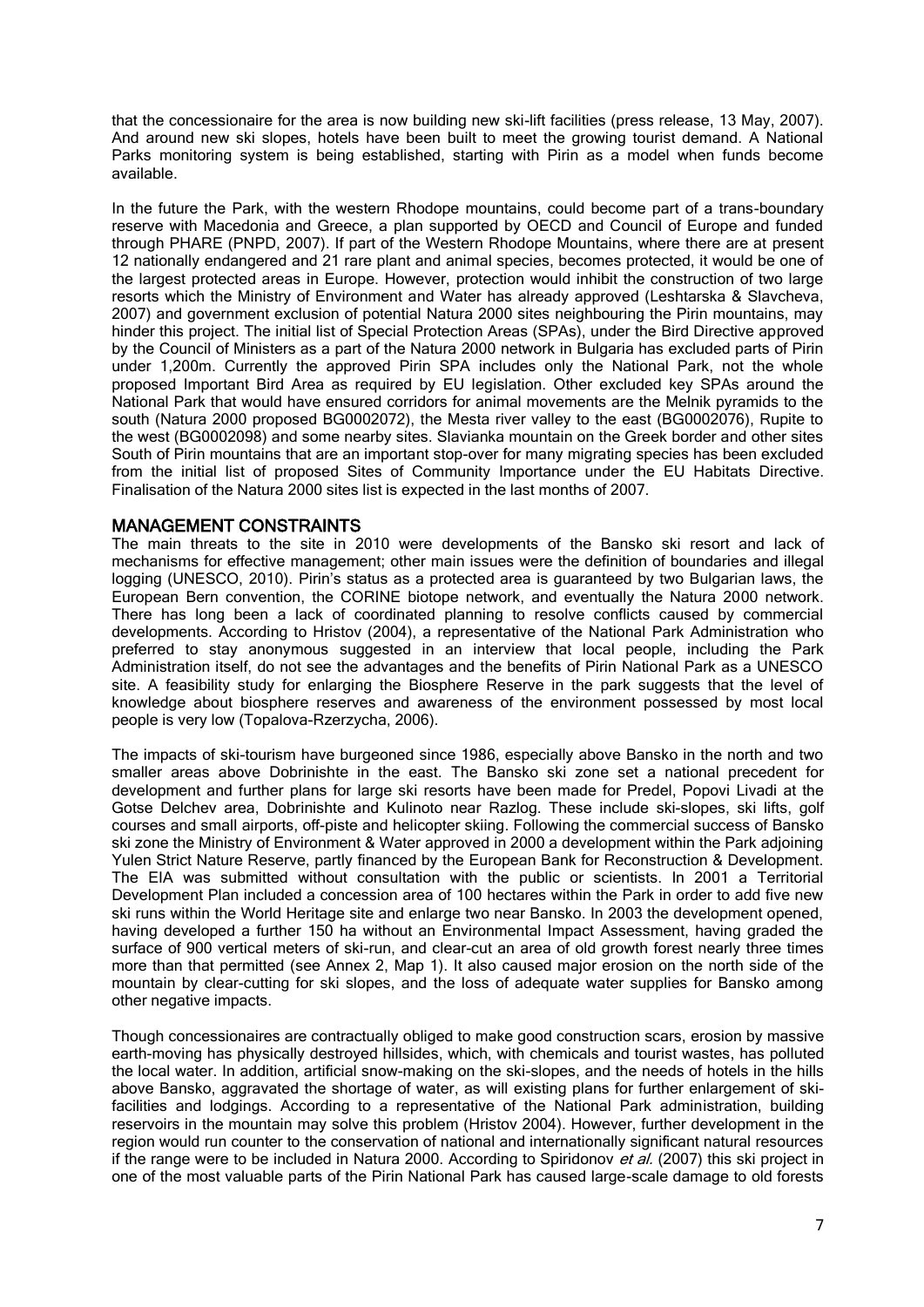of Pinus heldreichii; the construction of water installations in the Park is also unacceptable because of the negative impacts they could have on biodiversity. Areas of protected land may therefore be diminished to exclude areas of investor interest.

At least 1,400 people are expected to move into the Park in connection with new developments which are supported by the tourism industry and by several government departments, and opposed only by the country's NGOs such as the Save Pirin group (IUCN, 2001; UNESCO, 2005; Save Pirin, 2007). Problems of ski-tourist traffic, overcrowding, conflicting uses and littering already occur near the huts and chair lifts around Banderishka Poljana and Tzarna Mogilla. There are also political tensions between outside development corporations and local small landowners, and over the pollution by wastes and snow-making of municipal water supplies. In the years since the enlargement of ski resorts in the area, prices and crime, water shortages and pollution have all increased. As a result a local initiative group was established in the Bansko region (which remains anonymous because of threats to personal security). In a communication (May 15, 2007) to the Bulgarian NGOs' forum, it suggested that with the ski-tourism development in the region, Bansko and the nearby Pirin Mountains have lost their spiritual value and the town is becoming a waste of concrete.

There were few pressures from traditional uses of the forests and pastures, which fell significantly after the early 1990s mainly due to the lack of markets for animal products and the development of mass ski tourism. The effects on wild species of this abandonment of pastures are not known, but in the Nomination document, it was stated that reduction in the numbers of animals and livestock may have resulted in the extinction of vultures in the Park in the early 1960s (PNPD 2007), and in the advance of scrub and forest in former meadows. This suggests that the abandonment of pastures can have negative impact on other species as well. Hunting and fishing are permitted in certain parts of the mountain only by licence, but many streams are being stocked with non-native species. Illegal trophy hunting of capercaillie, Balkan chamois and other large mammals has noticeably reduced their numbers in the Park, but due to lack of systematic monitoring exact figures cannot be given. Illegal logging occurs all over the Park (Spiridonov et al., 2007). Another potential threat to the biodiversity of the mountain is the development of wind farms, which may hamper local and migrating birds from reaching feeding and breeding grounds (Spiridono et al., 2007). Avalanches are accepted as part of the natural order. Fires are few but large. A study of the ecological and social aspects of fires and the environment in the Bayuvi Doupki-Djindjirica Biosphere Reserve (Topalova-Rzerzycha, 2006), gives specific values of areas burned in the Park (see Table 1, Annex 1).

### **STAFF**

This totals 53 including the Director, department heads for administration, control and scientific expertise, plus 12 assistants and 37 rangers. Seasonal staff includes part-time wardens, fire watchers, afforestation and construction workers. The Park has five regions with a main office in the town of Bansko, others in the towns of Sandanski, Kresna, Razlog and Dobrinishte village and 6 guard posts (PNPD, 2007).

#### BUDGET

The Park is funded by the state for the payment of salaries and management. Between 2004 and 2006 this averaged Leva 1,425,935 a year. Over the same period the government also paid an annual average of Leva 457,635 through the State Enterprise for the Management of Environmental Protection Activities, the total being Leva 1,883,570 (US\$1,303,700). The Swiss government financed production of the management plan and preliminary biodiversity monitoring. Additional funds are raised for smallscale projects by national NGOs. In 2004 USD15,000 funded preparatory assistance. The EU PHARE Program is funding a transboundary project (PNPD, 2007). Rashev (2003) has estimated that the National Park can create an annual surplus of 2.67 to 5.34 million Leva per year from ecotourist visitors.

### LOCAL ADDRESS

The Director, Pirin National Park Directorate, 4 Bulgaria str., Bansko 2770, Blagoevgrad, Bulgaria.

#### **REFERENCES**

The principal sources for the above information were the original nominations for World Heritage status and for extension of the site, supplemented by the theses cited below.

Chilikova, A. et al. (2001). Pilot Area: W. Rhodope, Pirin and Slavianka (Orvilos) - Bulgaria. Youth Environmental Organisation – Rhodope, Shiroka Luka 4710, Smolianska, Bulgaria.